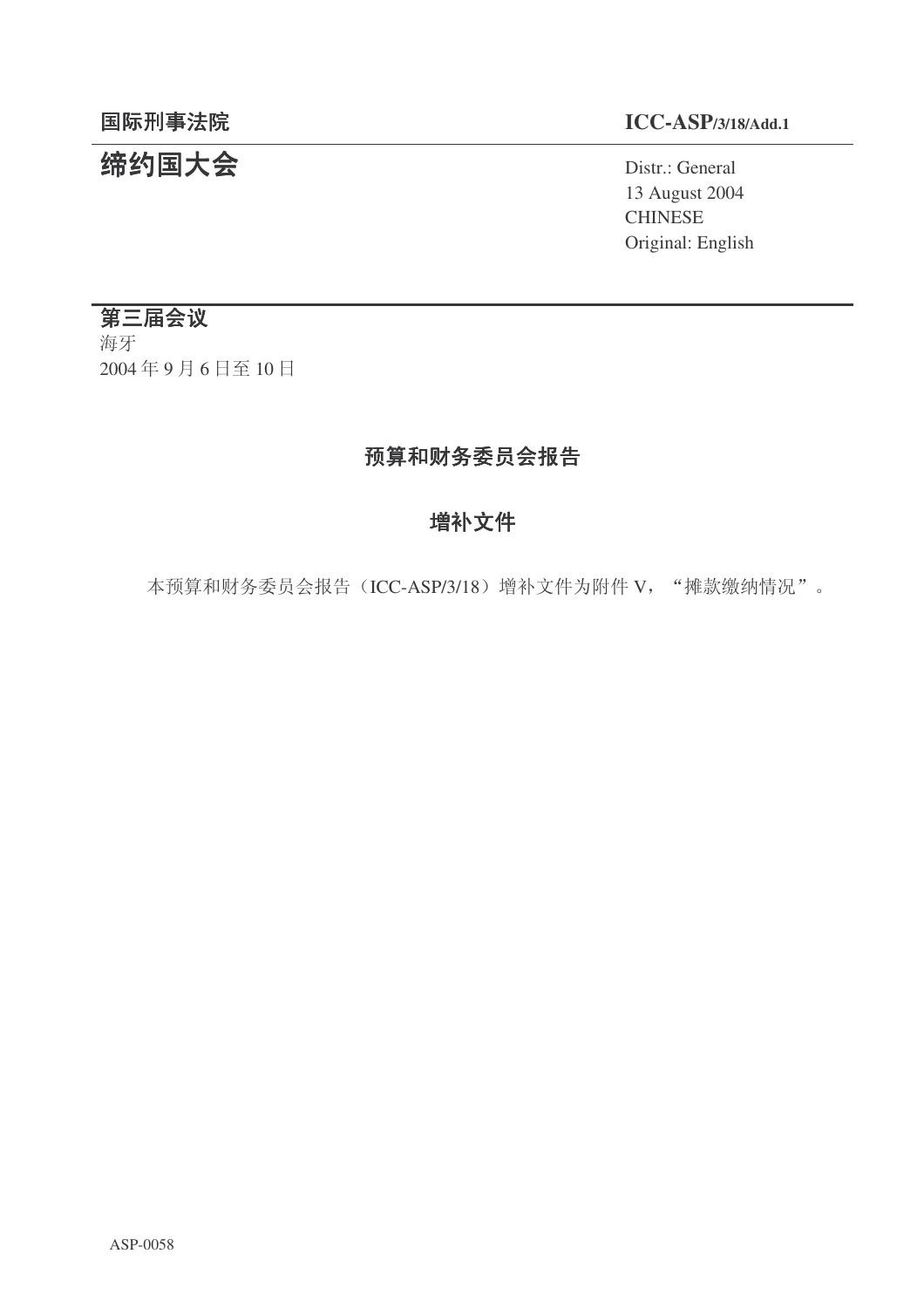ICC-ASP/3/18/Add.1 Page 2

[有意留作空白]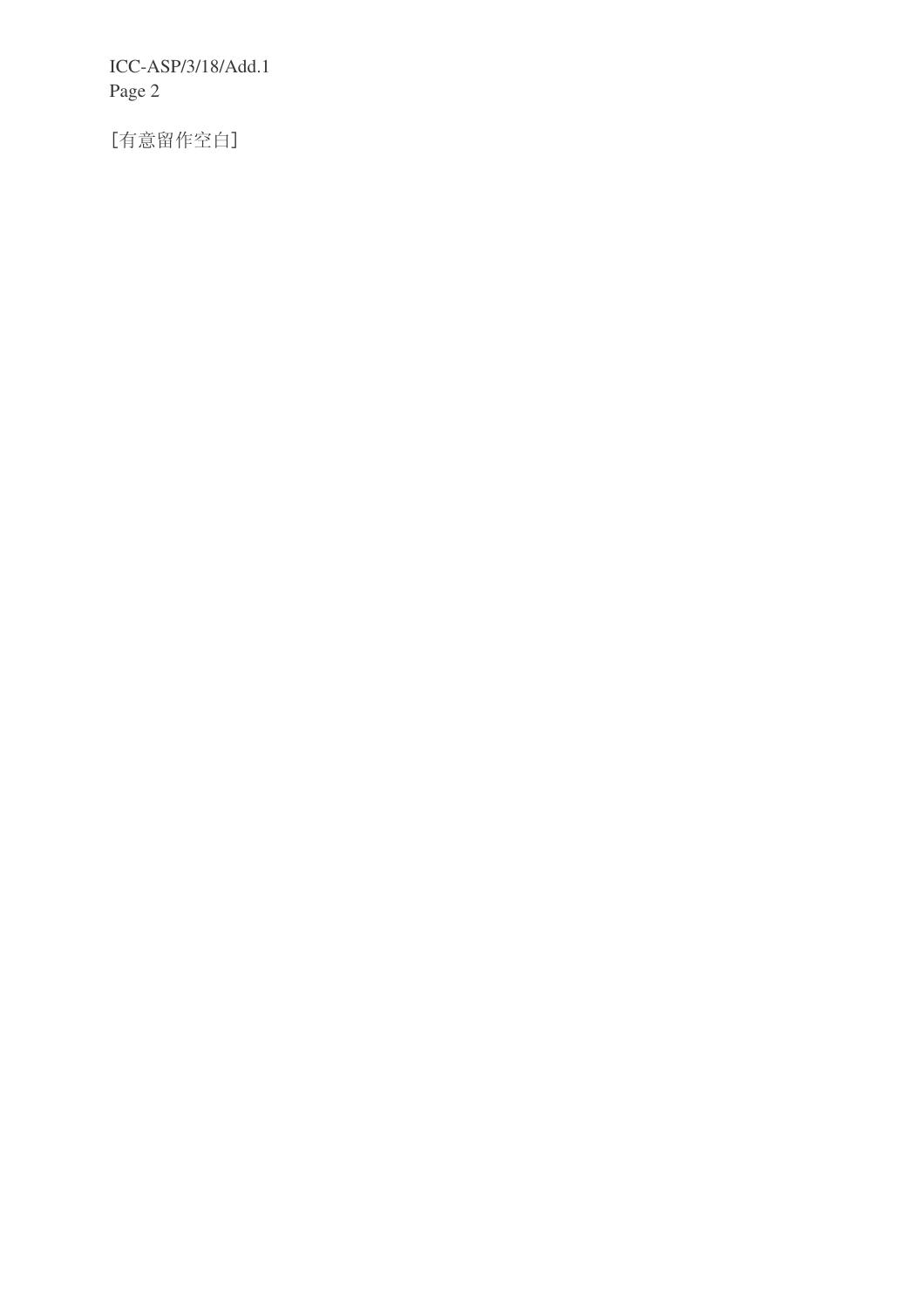## 附件 V

#### 摊款缴纳情况

# 2002-2003 年摊款缴纳情况

截至 2004年7月31日

| 缔约国     | $WCF1$ 摊款 | 2002年预算<br>摊款            | 2003年预算<br>摊款 | 摊款合计      | 已收WCF摊款                  | 已收2002年<br>预算摊款          | 已收2003年<br>预算摊款          | 已收<br>摊款合计               | 多付款项 $2$                 | 未缴摊款总额3                  |
|---------|-----------|--------------------------|---------------|-----------|--------------------------|--------------------------|--------------------------|--------------------------|--------------------------|--------------------------|
| 阿富汗     | 264       |                          | 306           | 570       | 264                      | $\overline{\phantom{a}}$ | 458                      | 722                      | (152)                    | $\overline{\phantom{a}}$ |
| 阿尔巴尼亚   | 113       | $\overline{\phantom{a}}$ | 1,034         | 1,147     | $\overline{\phantom{a}}$ | $\overline{\phantom{a}}$ | $\overline{\phantom{a}}$ | $\overline{\phantom{a}}$ | $\overline{\phantom{a}}$ | 1,147                    |
| 安道尔     | 151       | 634                      | 1,838         | 2,622     | 151                      | 634                      | 1,834                    | 2,619                    | $\overline{\phantom{a}}$ | $\mathfrak{Z}$           |
| 安提瓜和巴布达 | 75        | 317                      | 919           | 1,311     | $\overline{\phantom{a}}$ | $\overline{\phantom{a}}$ | $\overline{\phantom{a}}$ | $\overline{\phantom{a}}$ | $\overline{\phantom{a}}$ | 1,311                    |
| 阿根廷     | 43,741    | 183,654                  | 445,148       | 672,543   | 43,741                   | 183,654                  | 185,628                  | 413,023                  | $-$                      | 259,520                  |
| 澳大利亚    | 61,894    | 259,873                  | 747,426       | 1,069,193 | 61,894                   | 259,873                  | 747,426                  | 1,069,193                | $\overline{\phantom{a}}$ |                          |
| 奥地利     | 36,004    | 151,170                  | 435,041       | 622,216   | 36,004                   | 151,170                  | 435,072                  | 622,247                  | (31)                     | $\overline{\phantom{a}}$ |

 $^1$  周转基金。

 $^2$  多付款项转记为 2004 年摊款。

 $^3$ 未缴摊款总额计算方法为:摊款合计减去已收摊款合计加上多付款项。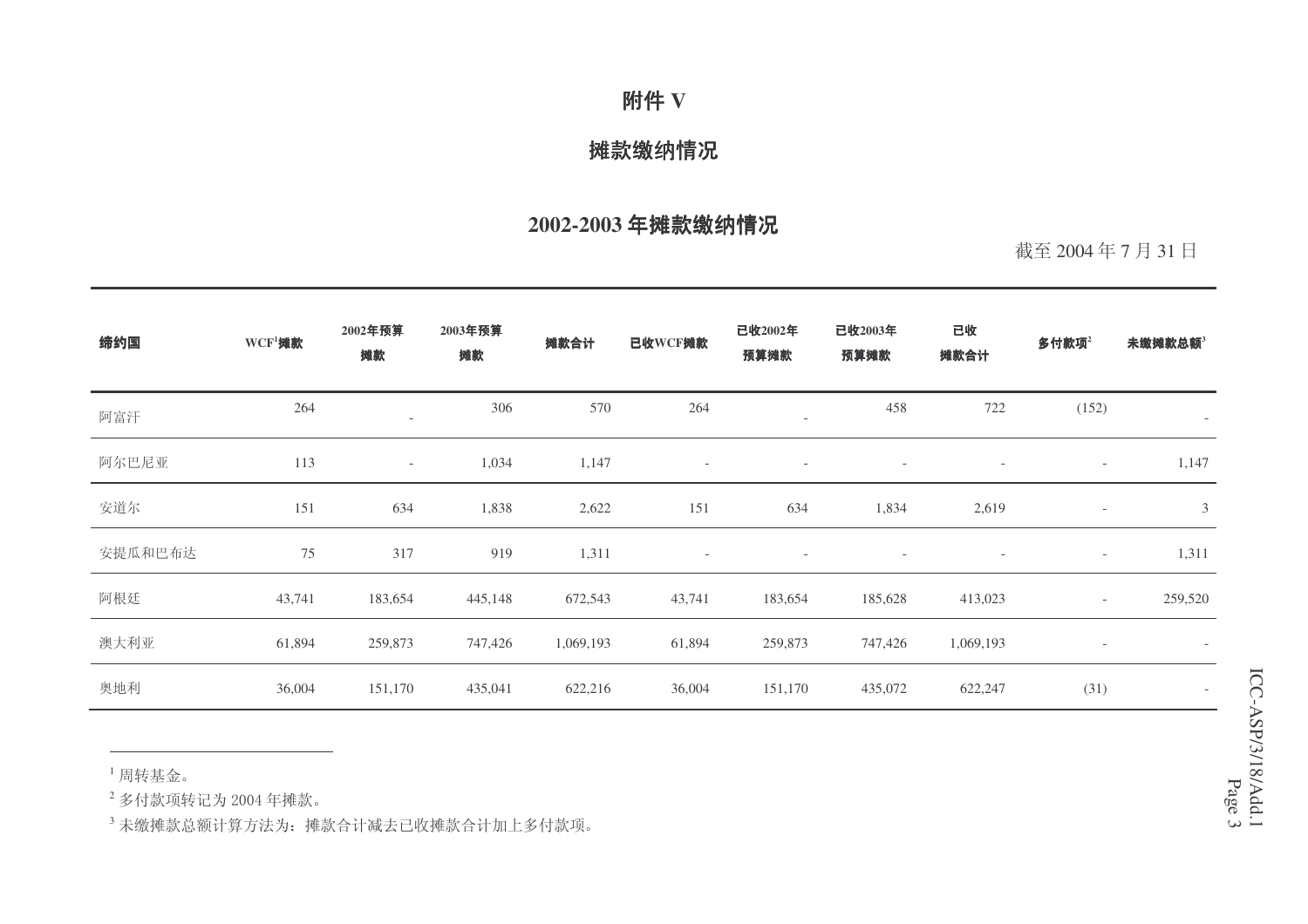| 缔约国            | $WCF1$ 摊款 | 2002年预算<br>摊款            | 2003年预算<br>摊款 | 摊款合计      | 已收WCF摊款                  | 已收2002年<br>预算摊款          | 已收2003年<br>预算摊款 | 已收<br>摊款合计 | 多付款项 $2$                 | 未缴摊款总额3                  |
|----------------|-----------|--------------------------|---------------|-----------|--------------------------|--------------------------|-----------------|------------|--------------------------|--------------------------|
| 巴巴多斯           | 340       | $\overline{\phantom{a}}$ | 3,445         | 3,785     | 340                      | $\overline{\phantom{a}}$ | 4,122           | 4,462      | (677)                    |                          |
| 比利时            | 42,949    | 180,326                  | 518,650       | 741,925   | 42,949                   | 180,326                  | 518,650         | 741,925    |                          | $\overline{\phantom{a}}$ |
| 伯利兹            | $38\,$    | 158                      | 459           | 656       | $\overline{\phantom{a}}$ |                          |                 |            | $\overline{\phantom{a}}$ | 656                      |
| 贝宁             | 75        | 317                      | 919           | 1,311     | $75\,$                   | 317                      | 723             | 1,116      | $\overline{\phantom{a}}$ | 195                      |
| 玻利维亚           | 302       | 1,268                    | 3,675         | 5,245     | 302                      | 1,268                    | 1,781           | 3,350      | $\overline{\phantom{a}}$ | 1,895                    |
| 波斯尼亚一黑塞哥<br>维那 | 151       | 634                      | 1,838         | 2,622     | 151                      | 634                      | 1,902           | 2,687      | (65)                     | $\overline{\phantom{a}}$ |
| 博茨瓦纳           | 377       | 1,585                    | 4,594         | 6,556     | 377                      | 1,585                    | 4,509           | 6,471      | $\overline{\phantom{a}}$ | 85                       |
| 巴西             | 78,991    | 331,655                  | 1,097,940     | 1,508,585 | $\overline{\phantom{a}}$ |                          |                 |            | $\overline{\phantom{a}}$ | 1,508,585                |
| 保加利亚           | 491       | 2,060                    | 5,972         | 8,523     | 491                      | 2,060                    | 6,164           | 8,715      | (192)                    |                          |
| 柬埔寨            | 75        | 317                      | 919           | 1,311     | 75                       | 317                      | 919             | 1,311      |                          |                          |
| 加拿大            | 97,332    | 408,666                  | 1,175,117     | 1,681,115 | 97,332                   | 408,666                  | 1,222,656       | 1,728,654  | (47, 539)                |                          |
| 中非共和国          | $38\,$    | 158                      | 459           | 656       |                          |                          |                 |            | $\overline{\phantom{a}}$ | 656                      |
| 哥伦比亚           | 6,454     | 13,548                   | 92,337        | 112,339   |                          |                          |                 |            | $\overline{\phantom{a}}$ | 112,339                  |
| 哥斯达黎加          | 755       | 3,169                    | 9,188         | 13,112    |                          |                          |                 |            |                          | 13,112                   |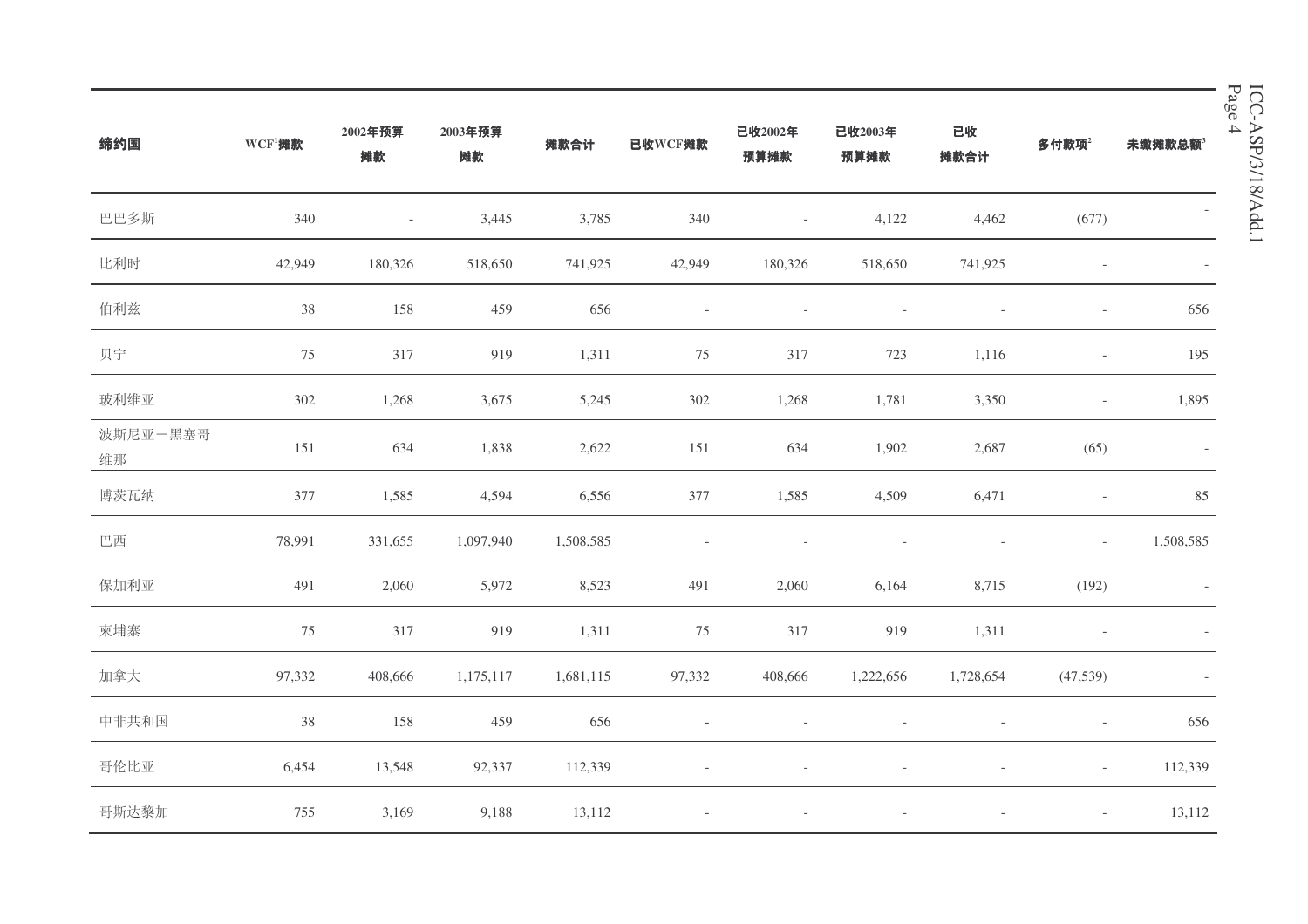| 缔约国     | $WCF1$ 摊款 | 2002年预算<br>摊款            | 2003年预算<br>摊款 | 摊款合计      | 已收WCF摊款 | 已收2002年<br>预算摊款          | 已收2003年<br>预算摊款 | 已收<br>摊款合计 | 多付款项 $2$                 | 未缴摊款总额3                  |
|---------|-----------|--------------------------|---------------|-----------|---------|--------------------------|-----------------|------------|--------------------------|--------------------------|
| 克罗地亚    | 1,472     | 6,180                    | 17,916        | 25,568    | 1,472   | 6,180                    | 17,971          | 25,623     | (55)                     |                          |
| 塞浦路斯    | 1,434     | 6,021                    | 17,457        | 24,912    | 1,434   | 6,021                    | 17,458          | 24,914     | (2)                      |                          |
| 刚果民主共和国 | 151       | 634                      | 1,838         | 2,622     |         |                          |                 |            | $\overline{\phantom{a}}$ | 2,622                    |
| 丹麦      | 28,494    | 119,637                  | 344,082       | 492,213   | 28,494  | 119,637                  | 360,889         | 509,020    | (16,807)                 |                          |
| 吉布提     | 38        | $\overline{\phantom{a}}$ | 421           | 459       | $38\,$  | $\overline{\phantom{a}}$ | 464             | $502\,$    | (43)                     | $\overline{\phantom{a}}$ |
| 多米尼加    | 38        | 158                      | 459           | 656       |         | $\overline{a}$           |                 |            | $\overline{\phantom{a}}$ | 656                      |
| 厄瓜多尔    | 944       | 3,961                    | 11,485        | 16,390    | 944     | 3,961                    | 11,485          | 16,390     | $\overline{a}$           |                          |
| 爱沙尼亚    | 377       | 1,585                    | 4,594         | 6,556     | 377     | 1,585                    | 4,779           | 6,741      | (185)                    |                          |
| 斐济      | 151       | 634                      | 1,838         | 2,622     | 151     | 634                      | 15              | 800        | $\overline{\phantom{a}}$ | 1,822                    |
| 芬兰      | 19,851    | 83,349                   | 239,801       | 343,002   | 19,851  | 83,349                   | 250,876         | 354,077    | (11,075)                 |                          |
| 法国      | 245,916   | 1,032,519                | 2,970,409     | 4,248,845 | 245,916 | 1,032,519                | 3,099,270       | 4,377,706  | (128, 861)               | $\overline{\phantom{a}}$ |
| 加蓬      | 528       | 2,218                    | 6,431         | 9,178     |         |                          |                 |            | $\qquad \qquad -$        | 9,178                    |
| 冈比亚     | 38        | 158                      | 459           | 656       |         |                          |                 |            | $\overline{\phantom{a}}$ | 656                      |
| 格鲁吉亚    | 189       | $\overline{\phantom{a}}$ | 191           | 380       | i,      |                          |                 |            | $\overline{\phantom{a}}$ | Page                     |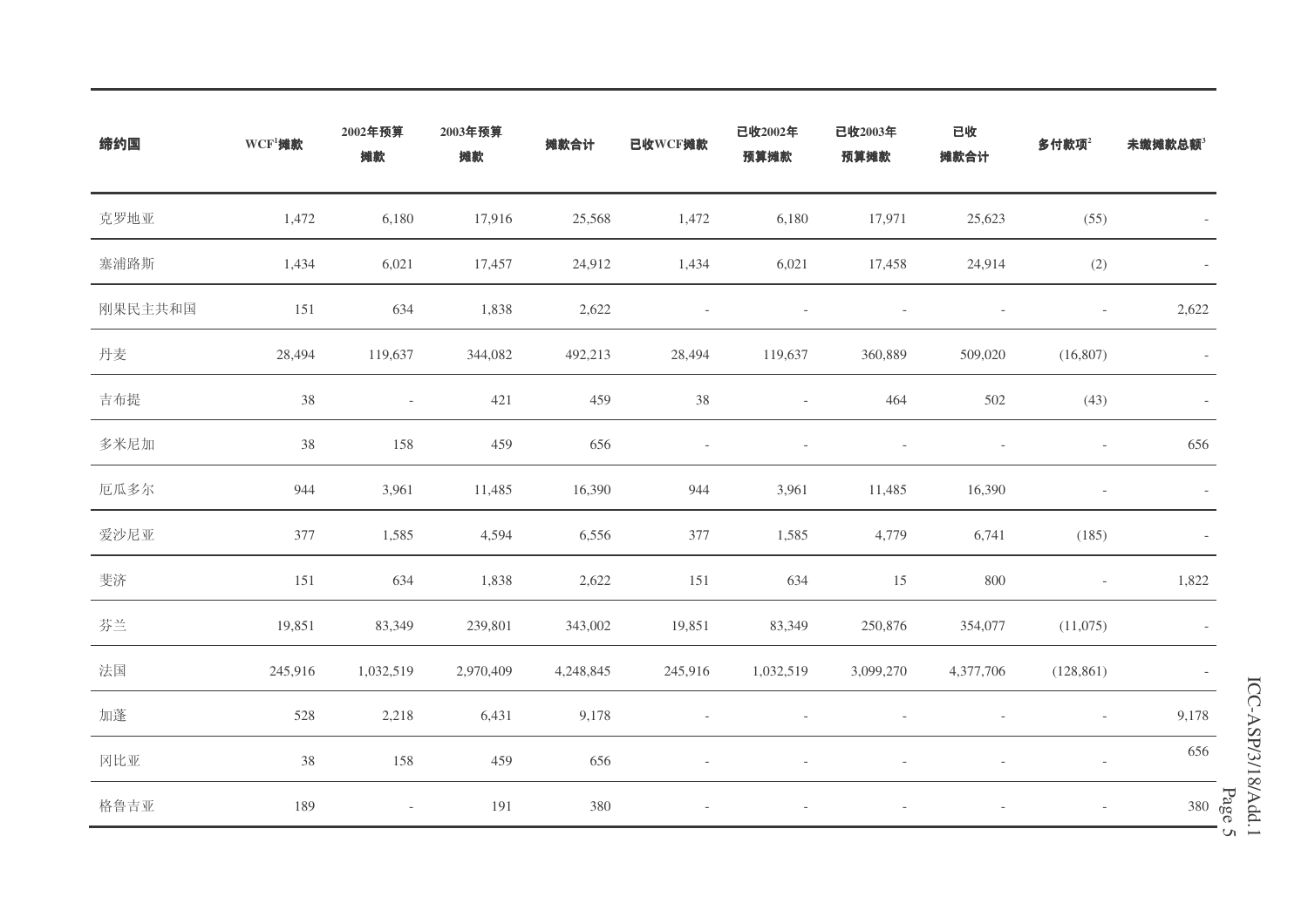| 缔约国   | $WCF1$ 摊款 | 2002年预算<br>摊款            | 2003年预算<br>摊款 | 摊款合计      | 已收WCF摊款 | 已收2002年<br>预算摊款          | 已收2003年<br>预算摊款          | 已收<br>摊款合计     | 多付款项 $2$                 | Page<br>$\circ$<br>未缴摊款总额3 |
|-------|-----------|--------------------------|---------------|-----------|---------|--------------------------|--------------------------|----------------|--------------------------|----------------------------|
| 德国    | 371,554   | 1,560,030                | 4,487,771     | 6,419,354 | 371,554 | 1,560,030                | 4,683,312                | 6,614,895      | (195, 541)               |                            |
| 加纳    | 189       | 792                      | 2,297         | 3,278     | 189     | 792                      | 2,297                    | 3,278          | $\overline{\phantom{a}}$ |                            |
| 希腊    | 20,493    | 86,043                   | 247,611       | 354,147   | 20,493  | 86,043                   | 443,472                  | 550,009        | (195, 862)               |                            |
| 几内亚   | 113       | $\overline{\phantom{a}}$ | 1,148         | 1,262     |         |                          |                          |                | $\overline{\phantom{a}}$ | 1,262                      |
| 洪都拉斯  | 151       | 634                      | 2,297         | 3,082     | ÷,      | $\overline{\phantom{a}}$ |                          | $\overline{a}$ | $\overline{\phantom{a}}$ | 3,082                      |
| 匈牙利   | 4,567     | 19,174                   | 55,127        | 78,867    | 4,567   | 19,174                   | 59,443                   | 83,183         | (4,316)                  |                            |
| 冰岛    | 1,245     | 5,229                    | 15,160        | 21,634    | 1,245   | 5,229                    | 15,160                   | 21,635         | (1)                      |                            |
| 爱尔兰   | 11,209    | 47,062                   | 135,060       | 193,332   | 11,209  | 47,062                   | 142,822                  | 201,093        | (7,761)                  |                            |
| 意大利   | 192,627   | 808,775                  | 2,326,690     | 3,328,092 | 192,627 | 808,775                  | 2,326,690                | 3,328,092      | $\overline{a}$           |                            |
| 约旦    | 302       | 1,268                    | 3,675         | 5,245     | 302     | 1,268                    | 3,664                    | 5,234          | $\overline{\phantom{a}}$ | 11                         |
| 拉脱维亚  | 377       | 1,585                    | 4,594         | 6,556     | 377     | 1,585                    | 4,779                    | 6,741          | (185)                    | $\overline{\phantom{a}}$   |
| 莱索托   | 38        | 158                      | 459           | 656       | 38      | 39                       | $\overline{\phantom{a}}$ | 77             | $\overline{\phantom{a}}$ | 579                        |
| 列支敦士登 | 226       | 951                      | 2,756         | 3,934     | 226     | 951                      | 2,757                    | 3,934          |                          |                            |
| 立陶宛   | 642       | $\overline{\phantom{a}}$ | 3,254         | 3,896     | 642     | $\overline{\phantom{a}}$ | 3,254                    | 3,896          |                          |                            |

ICC-ASP/3/18/Add.1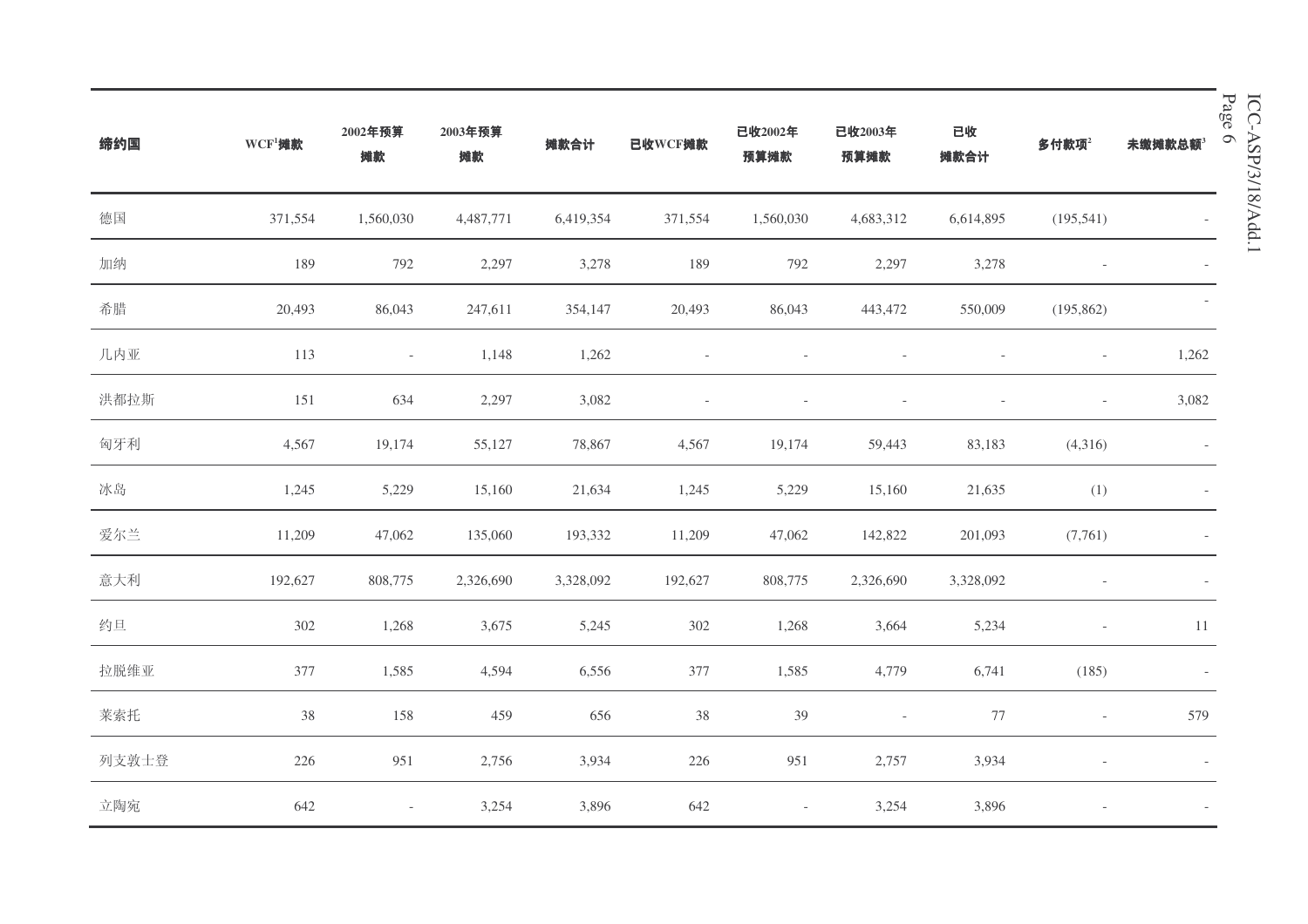| 缔约国   | $WCF1$ 摊款 | 2002年预算<br>摊款            | 2003年预算<br>摊款 | 摊款合计      | 已收WCF摊款                  | 已收2002年<br>预算摊款          | 已收2003年<br>预算摊款 | 已收<br>摊款合计 | 多付款项 $2$                 | 未缴摊款总额3                          |
|-------|-----------|--------------------------|---------------|-----------|--------------------------|--------------------------|-----------------|------------|--------------------------|----------------------------------|
| 卢森堡   | 3,019     | 12,677                   | 36,751        | 52,447    | 3,019                    | 12,677                   | 36,751          | 52,447     | $\overline{a}$           |                                  |
| 马拉维   | 75        | 79                       | 919           | 1,073     | $\overline{\phantom{a}}$ | $\overline{\phantom{a}}$ |                 |            | $\overline{\phantom{a}}$ | 1,073                            |
| 马里    | 75        | 317                      | 919           | 1,311     | 75                       | 317                      | 917             | 1,309      | $\overline{a}$           | $\sqrt{2}$                       |
| 马耳他   | 566       | $\overline{\phantom{a}}$ | 6,317         | 6,883     | 566                      | $\overline{\phantom{a}}$ | 6,871           | 7,437      | (554)                    |                                  |
| 马绍尔群岛 | 38        | 158                      | 459           | 656       | 38                       | 158                      | 460             | 656        | $\overline{\phantom{a}}$ |                                  |
| 毛里求斯  | 415       | 1,743                    | 5,053         | 7,211     | 415                      | 1,743                    | 5,257           | 7,415      | (204)                    |                                  |
| 蒙古    | 38        | 158                      | 459           | 656       | 38                       | 158                      | 823             | 1,019      | (363)                    |                                  |
| 纳米比亚  | 264       | 1,109                    | 3,216         | 4,589     | $264\,$                  | 1,109                    | 3,216           | 4,589      |                          |                                  |
| 瑙鲁    | 38        | 158                      | 459           | 656       | $38\,$                   | 158                      | 460             | 656        |                          |                                  |
| 荷兰    | 66,083    | 277,462                  | 798,418       | 1,141,963 | 66,083                   | 277,462                  | 851,820         | 1,195,366  | (53, 402)                |                                  |
| 新西兰   | 9,171     | 38,506                   | 110,713       | 158,389   | 9,171                    | 38,506                   | 110,721         | 158,397    | (8)                      | $\overline{\phantom{a}}$         |
| 尼日尔   | 38        | 158                      | 459           | 656       |                          |                          |                 |            | $\overline{\phantom{a}}$ | 656                              |
| 尼日利亚  | 2,113     | 8,874                    | 31,238        | 42,226    | 2,113                    | 8,874                    | 32,451          | 43,438     | (1,212)                  |                                  |
| 挪威    | 24,607    | 103,315                  | 296,765       | 424,687   | 24,607                   | 103,315                  | 308,772         | 436,694    | (12,006)                 | Page<br>$\overline{\phantom{0}}$ |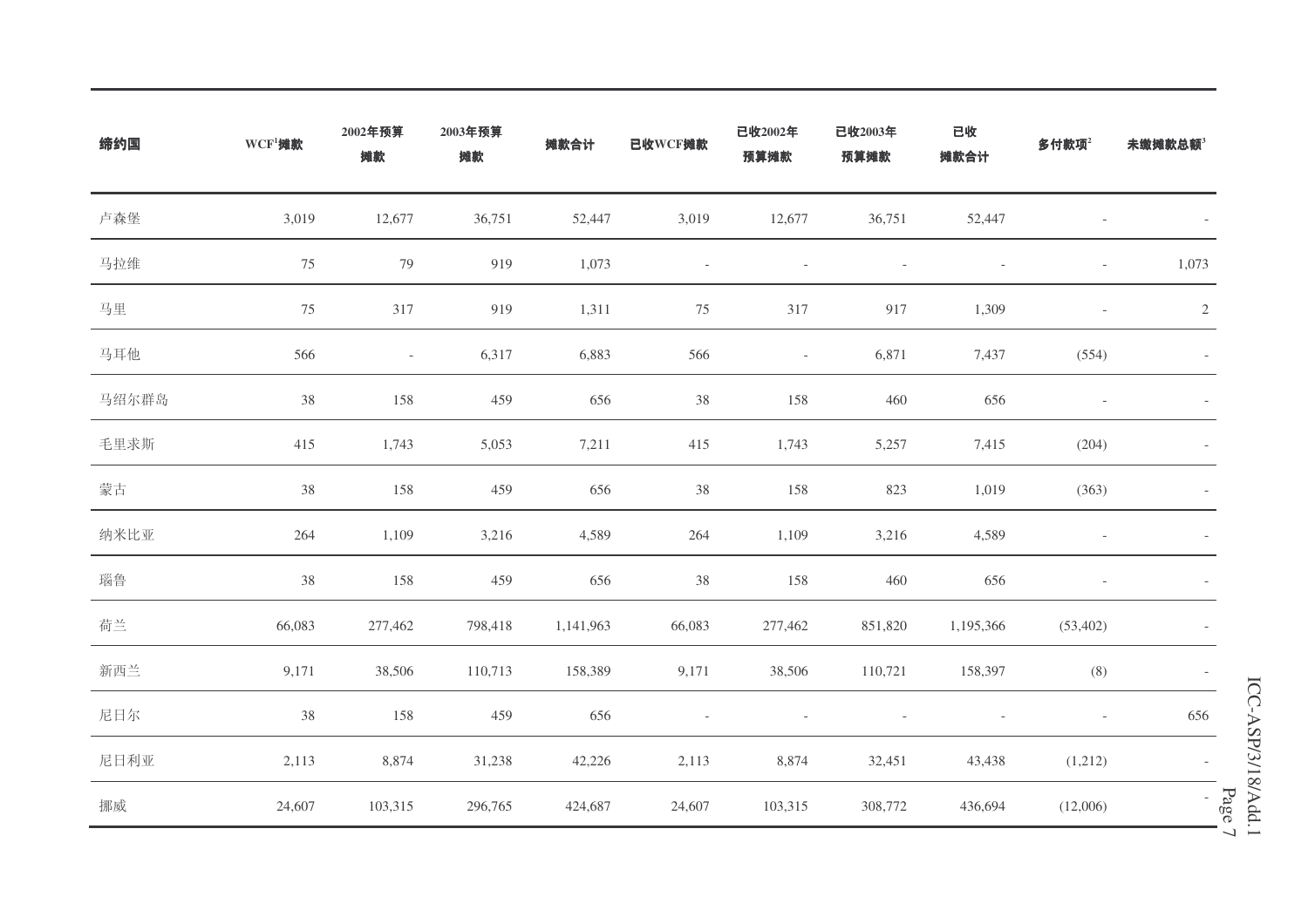| 缔约国            | $WCF1$ 摊款 | 2002年预算<br>摊款            | 2003年预算<br>摊款 | 摊款合计    | 已收WCF摊款                  | 已收2002年<br>预算摊款          | 已收2003年<br>预算摊款 | 已收<br>摊款合计 | 多付款项 $2$                 | $\alpha$<br>未缴摊款总额3      |
|----------------|-----------|--------------------------|---------------|---------|--------------------------|--------------------------|-----------------|------------|--------------------------|--------------------------|
| 巴拿马            | 679       | 2,852                    | 8,269         | 11,801  | 679                      | 2,852                    | 7,543           | 11,075     | $\overline{\phantom{a}}$ | 726                      |
| 巴拉圭            | 604       | 2,535                    | 7,350         | 10,489  | $\overline{\phantom{a}}$ |                          |                 |            | $\overline{\phantom{a}}$ | 10,489                   |
| 秘鲁             | 4,491     | 18,857                   | 54,208        | 77,556  |                          | $\overline{\phantom{a}}$ |                 |            | $\overline{\phantom{a}}$ | 77,556                   |
| 波兰             | 12,039    | 50,548                   | 173,649       | 236,237 | 12,039                   | 50,548                   | 186,680         | 249,268    | (13,031)                 |                          |
| 葡萄牙            | 17,587    | 73,842                   | 212,238       | 303,667 | 17,587                   | 73,842                   | 212,484         | 303,913    | (246)                    |                          |
| 大韩民国           | 70,423    | $\sim$                   | 779,468       | 849,892 | 70,423                   | $\sim$                   | 388,723         | 459,146    | $\sim$                   | 390,746                  |
| 罗马尼亚           | 2,227     | 9,349                    | 26,645        | 38,220  | 2,227                    | 9,349                    | 26,645          | 38,220     |                          |                          |
| 圣文森特和格林纳<br>丁斯 | $38\,$    | $\overline{\phantom{a}}$ | 421           | 459     | 38                       | $\sim$                   | 421             | 459        |                          |                          |
| 萨摩亚            | $38\,$    | $40\,$                   | 459           | 537     | $38\,$                   | $40\,$                   | 449             | 526        | $\overline{\phantom{a}}$ | 11                       |
| 圣马力诺           | 75        | 317                      | 919           | 1,311   | 75                       | 317                      | 956             | 1,348      | (37)                     |                          |
| 塞内加尔           | 189       | 792                      | 2,297         | 3,278   | 189                      | 792                      | 2,193           | 3,174      | $\overline{\phantom{a}}$ | 104                      |
| 塞尔维亚和黑山        | 755       | 3,169                    | 9,188         | 13,112  | 755                      | 3,169                    | 9,188           | 13,112     | $\overline{\phantom{a}}$ | $\overline{\phantom{a}}$ |
| 塞拉利昂           | $38\,$    | 158                      | 459           | 656     |                          |                          |                 |            | $\overline{\phantom{a}}$ | 656                      |
| 斯洛伐克           | 1,623     | 6,814                    | 19,754        | 28,190  | 1,623                    | 6,814                    | 20,552          | 28,989     | (799)                    | $\overline{\phantom{a}}$ |

ICC-ASP/3/18/Add.1 Page  $8$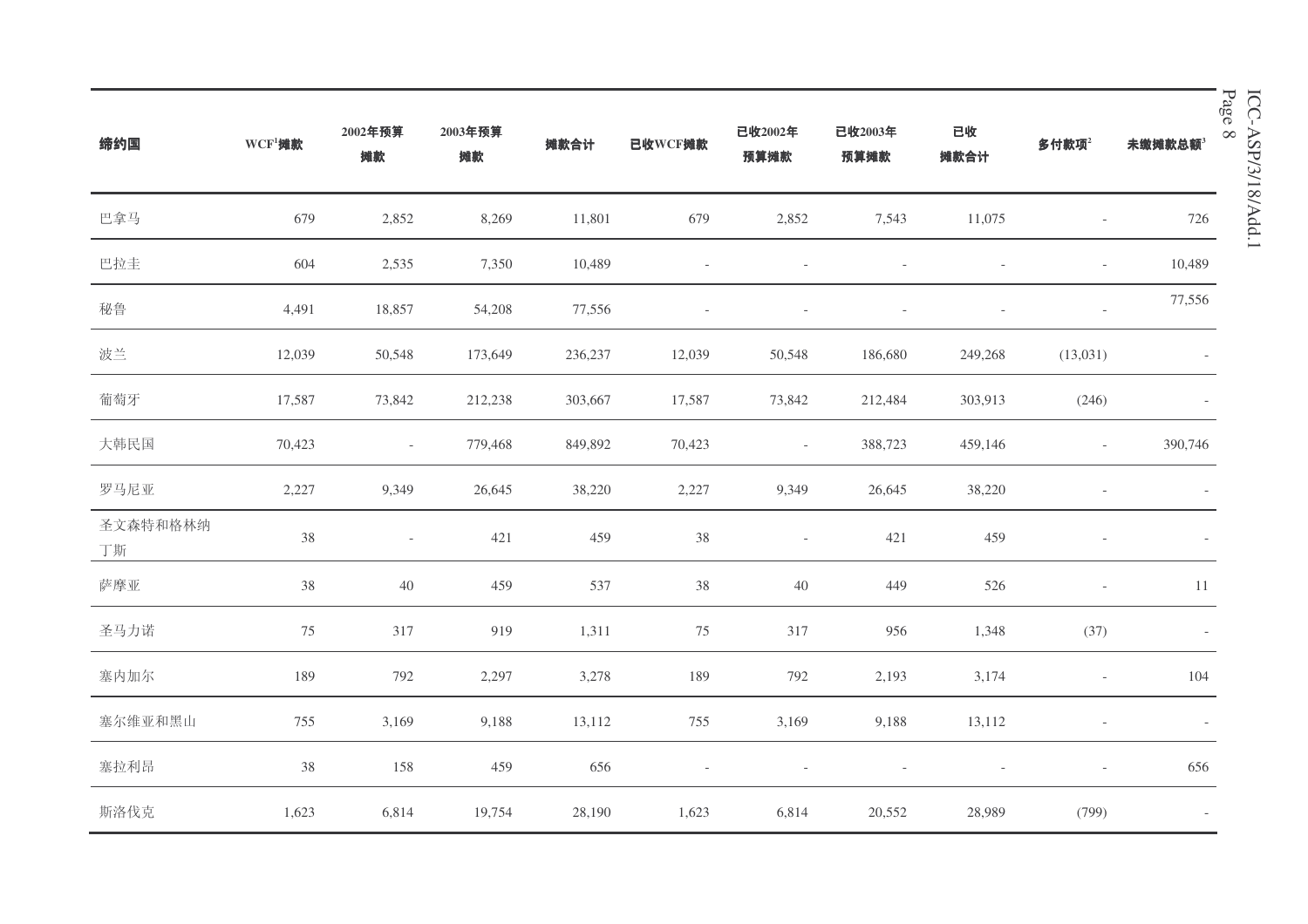| 缔约国              | $WCF1$ 摊款 | 2002年预算<br>摊款 | 2003年预算<br>摊款 | 摊款合计      | 已收WCF摊款 | 已收2002年<br>预算摊款 | 已收2003年<br>预算摊款 | 已收<br>摊款合计               | 多付款项 $2$                 | 未缴摊款总额3 |
|------------------|-----------|---------------|---------------|-----------|---------|-----------------|-----------------|--------------------------|--------------------------|---------|
| 斯洛文尼亚            | 3,057     | 12,835        | 37,211        | 53,103    | 3,057   | 12,835          | 22,786          | 38,678                   | $\overline{\phantom{a}}$ | 14,425  |
| 南非               | 15,511    | 65,127        | 187,431       | 268,069   | 15,511  | 65,127          | 187,444         | 268,082                  | (13)                     |         |
| 西班牙              | 95,823    | 402,328       | 1,157,086     | 1,655,236 | 95,823  | 402,328         | 1,198,463       | 1,696,614                | (41, 377)                |         |
| 瑞典               | 39,061    | 164,005       | 471,678       | 674,744   | 39,061  | 164,005         | 471,711         | 674,777                  | (33)                     |         |
| 瑞士               | 48,081    | 201,877       | 585,262       | 835,220   | 48,081  | 201,877         | 585,303         | 835,261                  | (41)                     |         |
| 塔吉克斯坦            | 38        | 158           | 459           | 656       |         |                 |                 | $\overline{\phantom{a}}$ | $\overline{\phantom{a}}$ | 656     |
| 前南斯拉夫的马其<br>顿共和国 | 226       | 951           | 2,756         | 3,934     | 226     | 951             | 2,757           | 3,934                    |                          |         |
| 东帝汶              | 38        | $40\,$        | 459           | 537       | $38\,$  | 40              | 459             | 536                      | $\overline{\phantom{a}}$ | -1      |
| 特立尼达和多巴哥         | 604       | 2,535         | 7,350         | 10,489    | 604     | 2,535           | 7,329           | 10,468                   |                          | 21      |
| 乌干达              | 189       | 792           | 2,297         | 3,278     | 189     | 792             | 2,390           | 3,371                    | (93)                     |         |
| 联合王国             | 210,553   | 884,043       | 2,543,177     | 3,637,774 | 210,553 | 884,043         | 2,653,093       | 3,747,689                | (109, 915)               |         |
| 坦桑尼亚联合共和<br>国    | 151       | 317           | 1,838         | 2,305     | 151     | 317             | 1,838           | 2,306                    | (1)                      |         |
| 乌拉圭              | 3,057     | 12,835        | 36,751        | 52,643    |         |                 |                 |                          | $\overline{\phantom{a}}$ | 52,643  |

 $\circ$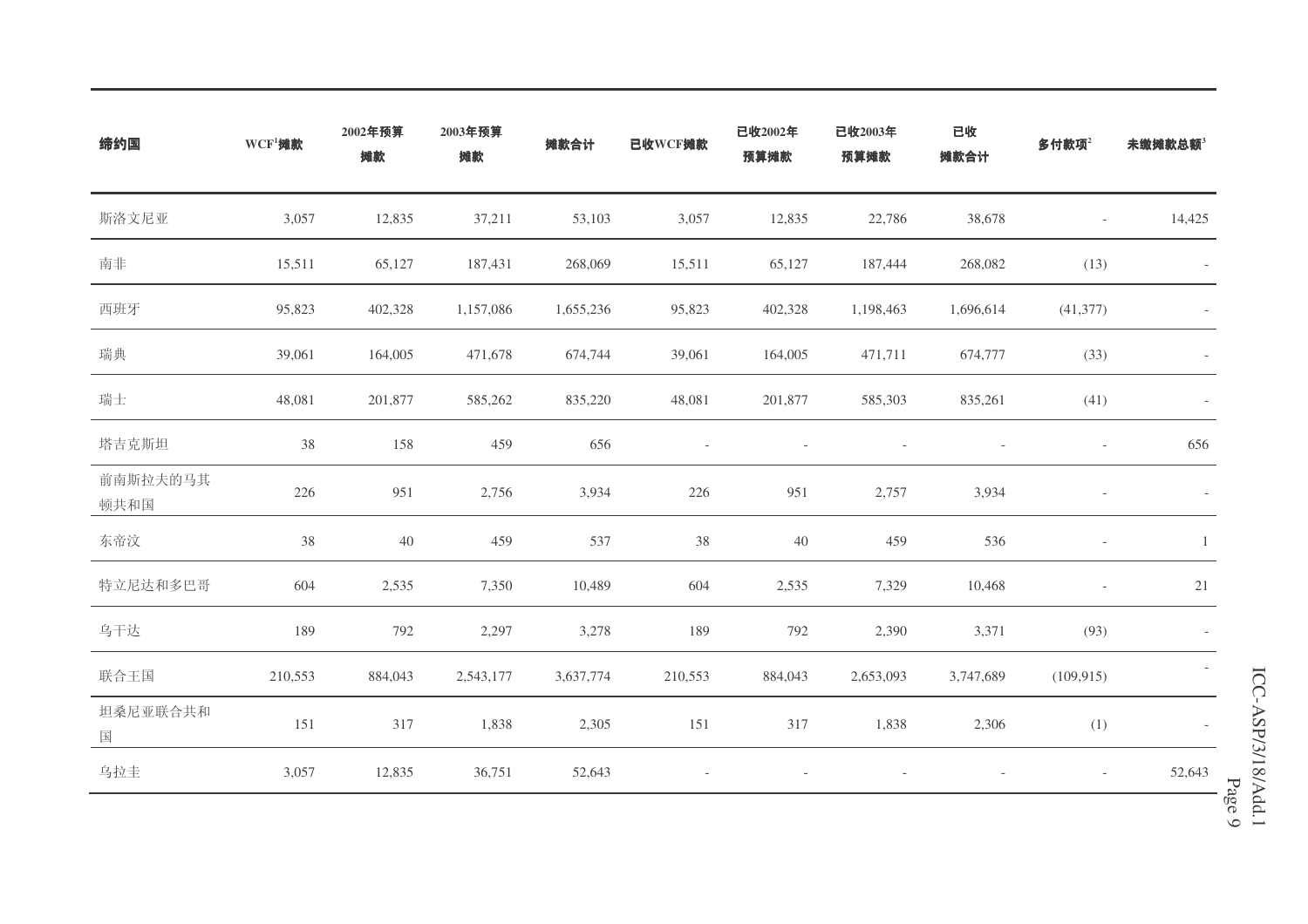缔约国 **WCF<sup>1</sup>摊款** 2002年预算 摊款 **2003年预算** 摊款 摊款合计 **已收WCF摊款** Ꮖᬊ**2002**ᑈ 预算摊款 Ꮖᬊ**2003**ᑈ 预算摊款 已收 摊款合计  $36\frac{1}{2}$ 好好了 本缴摊款总额<sup>3</sup> 委内瑞拉 7,925 33,276 95,553 136,755 136,755 赞比亚  $\overline{\rm T}$  . The contract of the contract of the contract of the contract of the contract of the contract of the contract of the contract of the contract of the contract of the contract of the contract of the contract of t ড়䅵**(92**Ͼ㓨㑺**) 1,915,700 7,723,375 23,170,125 32,809,200 1,811,688 7,302,388 21,930,626** *31,044,702 (842,689) 2,607,187* Page 1 0

ICC-ASP/3/18/Add.1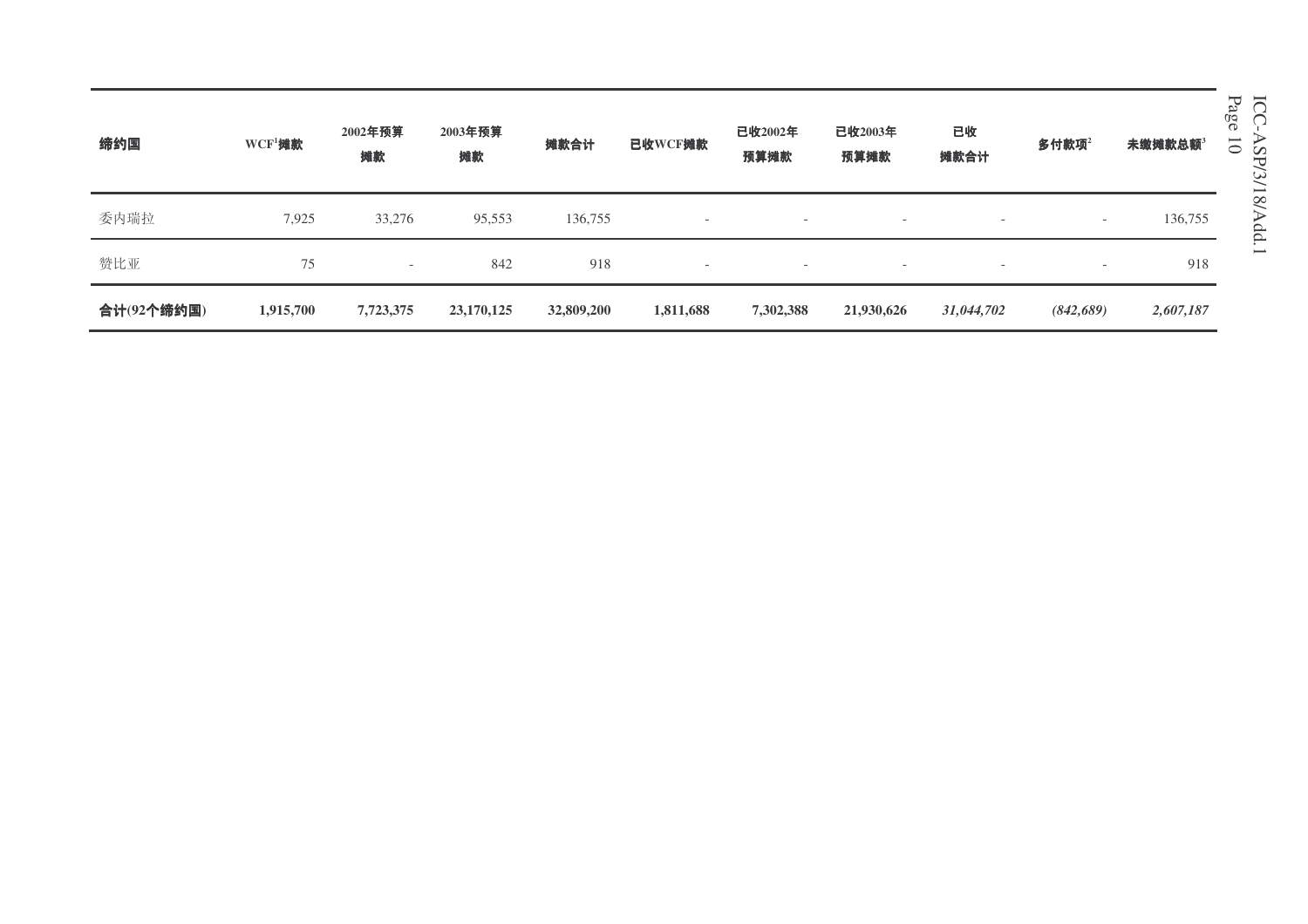截至 2004年7月31日

| 缔约国     | $2004$ 年WCF <sup>1</sup><br>摊款 | 2004年预算<br>摊款 | 摊款合计      | 已收2004年<br>WCF摊款         | 已收2004年<br>预算摊款          | 已收摊款合计 <sup>2</sup>      | 多付款项 | 未缴摊款总额3   |
|---------|--------------------------------|---------------|-----------|--------------------------|--------------------------|--------------------------|------|-----------|
| 阿富汗     | (81)                           | 2,195         | 2,114     | (81)                     | 233                      | 152                      |      | 1,962     |
| 阿尔巴尼亚   | 345                            | 5,488         | 5,833     | $\overline{\phantom{a}}$ | $\overline{\phantom{a}}$ | $\overline{\phantom{a}}$ |      | 5,833     |
| 安道尔     | 307                            | 5,488         | 5,795     | $\overline{\phantom{a}}$ | $\overline{\phantom{a}}$ | $\overline{\phantom{a}}$ |      | 5,795     |
| 安提瓜和巴布达 | 200                            | 3,293         | 3,492     | $\overline{\phantom{a}}$ | $\overline{\phantom{a}}$ | $\overline{\phantom{a}}$ |      | 3,492     |
| 阿根廷     | 43,745                         | 1,049,310     | 1,093,055 | $\overline{\phantom{a}}$ | $\overline{\phantom{a}}$ | $\overline{\phantom{a}}$ |      | 1,093,055 |
| 澳大利亚    | 83,794                         | 1,747,387     | 1,831,181 | 83,794                   | 1,747,447                | 1,831,241                | (60) |           |
| 奥地利     | 42,605                         | 942,843       | 985,448   | 42,605                   | 764,320                  | 806,925                  |      | 178,523   |
| 巴巴多斯    | 575                            | 10,976        | 11,551    | 575                      | 102                      | 677                      |      | 10,874    |
| 比利时     | 54,878                         | 1,173,340     | 1,228,218 | 54,878                   | 488,621                  | 543,499                  |      | 684,719   |

 $^1$  周转基金。

<sup>2</sup> 2002-2003 年多付款项共计 842,689 欧元,列入了"己收摊款合计"。

 $^3$ 未缴摊款总额计算方法为:摊款合计减去已收摊款合计加上多付款项。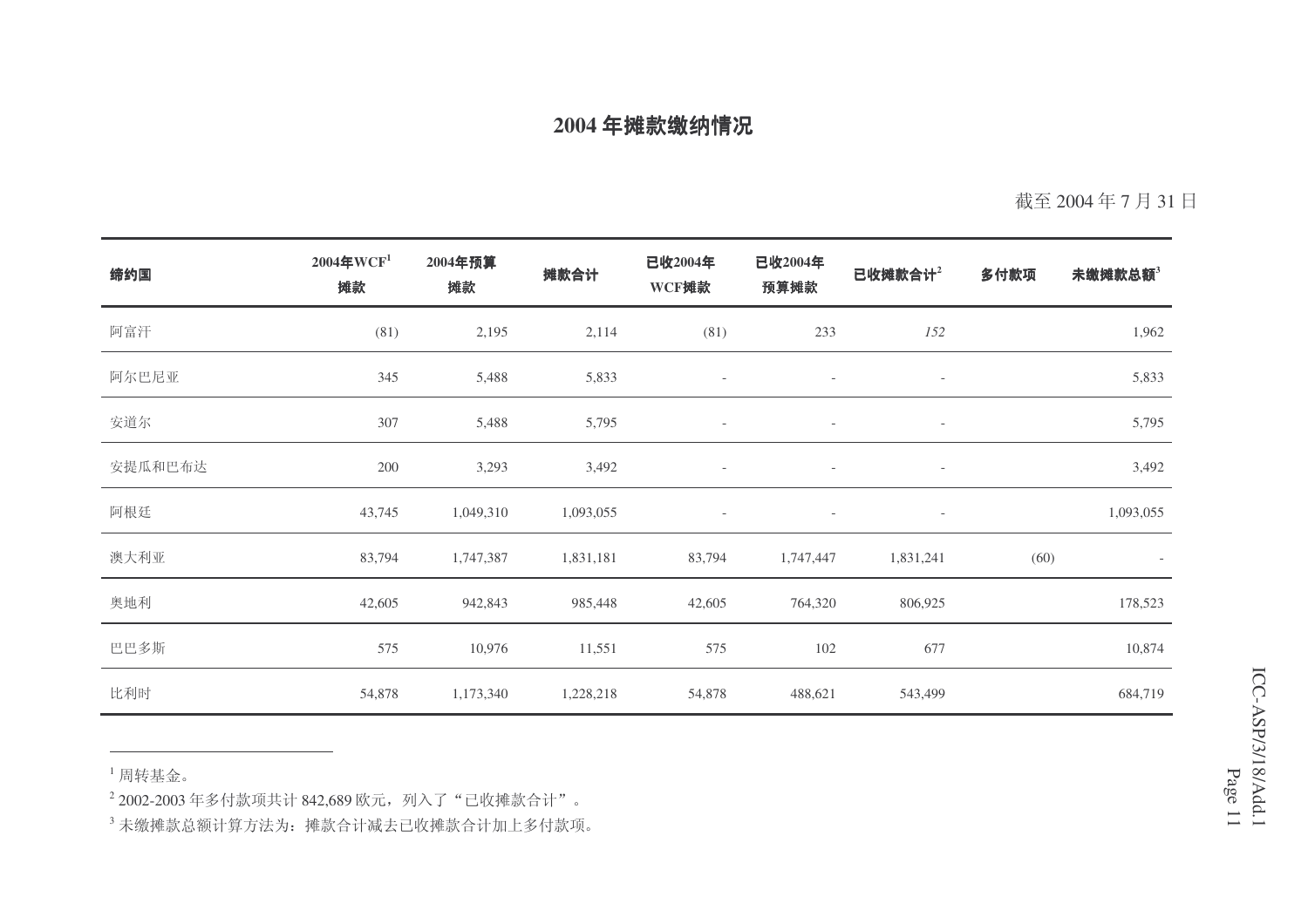| 缔约国        | $2004$ 年WCF <sup>1</sup><br>摊款 | 2004年预算<br>摊款 | 摊款合计      | 已收2004年<br>WCF摊款         | 已收2004年<br>预算摊款          | 已收摊款合计2                  | 多付款项  | 未缴摊款总额3   |
|------------|--------------------------------|---------------|-----------|--------------------------|--------------------------|--------------------------|-------|-----------|
| 伯利兹        | 54                             | 1,098         | 1,151     | $\overline{\phantom{a}}$ | $\overline{\phantom{a}}$ | $\overline{\phantom{a}}$ |       | 1,151     |
| 贝宁         | 108                            | 2,195         | 2,303     | $\frac{1}{2}$            | $\overline{\phantom{a}}$ | $\overline{\phantom{a}}$ |       | 2,303     |
| 玻利维亚       | 522                            | 9,878         | 10,400    | $\overline{\phantom{a}}$ | $\overline{\phantom{a}}$ | $\overline{\phantom{a}}$ |       | 10,400    |
| 波斯尼亚一黑塞哥维那 | 124                            | 3,293         | 3,416     | 124                      | 3,293                    | 3,417                    | (1)   |           |
| 博茨瓦纳       | 721                            | 13,171        | 13,892    | $\overline{a}$           | $\overline{\phantom{a}}$ | $\overline{\phantom{a}}$ |       | 13,892    |
| 巴西         | 60,383                         | 1,671,652     | 1,732,035 | $\overline{\phantom{a}}$ | $\overline{\phantom{a}}$ | $\overline{\phantom{a}}$ |       | 1,732,035 |
| 保加利亚       | 1,065                          | 18,659        | 19,724    | 1,065                    | 10,202                   | 11,267                   |       | 8,457     |
| 布基纳法索      | 183                            | 1,098         | 1,281     | $\overline{\phantom{a}}$ | $\overline{\phantom{a}}$ | $\overline{\phantom{a}}$ |       | 1,281     |
| 柬埔寨        | 108                            | 2,195         | 2,303     | 108                      | 1,594                    | 1,702                    |       | 601       |
| 加拿大        | 160,093                        | 3,087,562     | 3,247,655 | 160,093                  | 3,087,669                | 3,247,762                | (107) |           |
| 中非共和国      | 54                             | 1,098         | 1,151     | $\overline{\phantom{a}}$ | $\overline{\phantom{a}}$ | $\overline{\phantom{a}}$ |       | 1,151     |
| 哥伦比亚       | 7,730                          | 170,129       | 177,859   | $\overline{\phantom{0}}$ | $\overline{\phantom{m}}$ | $\overline{\phantom{a}}$ |       | 177,859   |
| 刚果4        | 92                             | 457           | 549       | $\overline{\phantom{a}}$ | $\overline{\phantom{a}}$ | $\overline{\phantom{a}}$ |       | 549       |

<sup>4</sup> 2004 年 5 月 30 日,刚果批准了《罗马规约》。根据《罗马规约》第 126 条第 2 款,刚果于 2004 年 8 月 1 日成为缔约国。本表中的摊款是从这天开始计算的。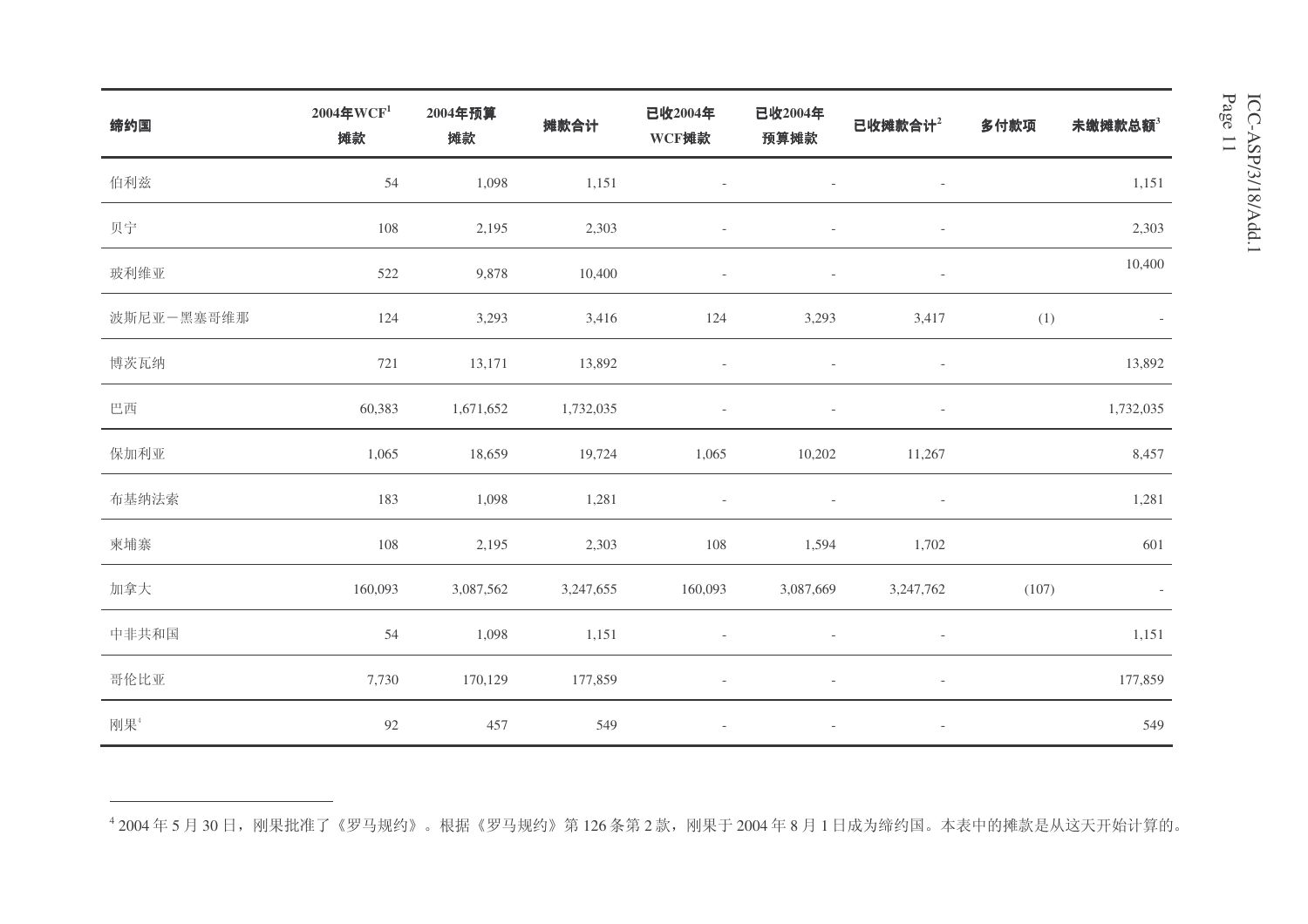| 缔约国     | $2004$ 年WCF <sup>1</sup><br>摊款 | 2004年预算<br>摊款 | 摊款合计      | 已收2004年<br>WCF摊款         | 已收2004年<br>预算摊款          | 已收摊款合计2                  | 多付款项                     | 未缴摊款总额3                  |
|---------|--------------------------------|---------------|-----------|--------------------------|--------------------------|--------------------------|--------------------------|--------------------------|
| 哥斯达黎加   | 1,990                          | 32,928        | 34,919    | $\overline{\phantom{a}}$ |                          | $\overline{\phantom{a}}$ |                          | 34,919                   |
| 克罗地亚    | 1,914                          | 40,611        | 42,525    | 1,914                    | 49,857                   | 51,771                   | (9,245)                  | $\overline{\phantom{a}}$ |
| 塞浦路斯    | 2,135                          | 42,807        | 44,942    | 2,135                    | 42,808                   | 44,943                   | (1)                      | $\overline{\phantom{a}}$ |
| 刚果民主共和国 | 124                            | 3,293         | 3,416     | $\overline{\phantom{a}}$ |                          | $\overline{\phantom{a}}$ | $\overline{\phantom{a}}$ | 3,416                    |
| 丹麦      | 37,212                         | 788,080       | 825,292   | 37,212                   | 833,407                  | 870,619                  | (45,327)                 | $\sim$                   |
| 吉布提     | 54                             | 1,098         | 1,151     | 43                       | $\overline{\phantom{a}}$ | 43                       |                          | 1,108                    |
| 多米尼加    | 54                             | 1,098         | 1,151     | $\overline{\phantom{a}}$ | $\overline{\phantom{a}}$ | $\overline{\phantom{a}}$ |                          | 1,151                    |
| 厄瓜多尔    | 795                            | 20,854        | 21,649    | 795                      | 9,031                    | 9,826                    |                          | 11,823                   |
| 爱沙尼亚    | 721                            | 13,171        | 13,892    | 721                      | 13,172                   | 13,893                   | (1)                      | $\sim$                   |
| 斐济      | 215                            | 4,390         | 4,605     | $\overline{\phantom{a}}$ | $\overline{\phantom{a}}$ | $\overline{\phantom{a}}$ |                          | 4,605                    |
| 芬兰      | 28,925                         | 585,023       | 613,949   | 28,925                   | 585,045                  | 613,970                  | (21)                     |                          |
| 法国      | 305,905                        | 6,618,557     | 6,924,462 | 305,905                  | 5,332,334                | 5,638,239                |                          | 1,286,223                |
| 加蓬      | 296                            | 9,878         | 10,174    | $\overline{\phantom{a}}$ | $\bar{a}$                | $\overline{\phantom{a}}$ |                          | 10,174                   |
| 冈比亚     | 54                             | 1,098         | 1,151     | $\overline{\phantom{a}}$ | $\overline{\phantom{a}}$ | $\overline{\phantom{a}}$ |                          | 1,151                    |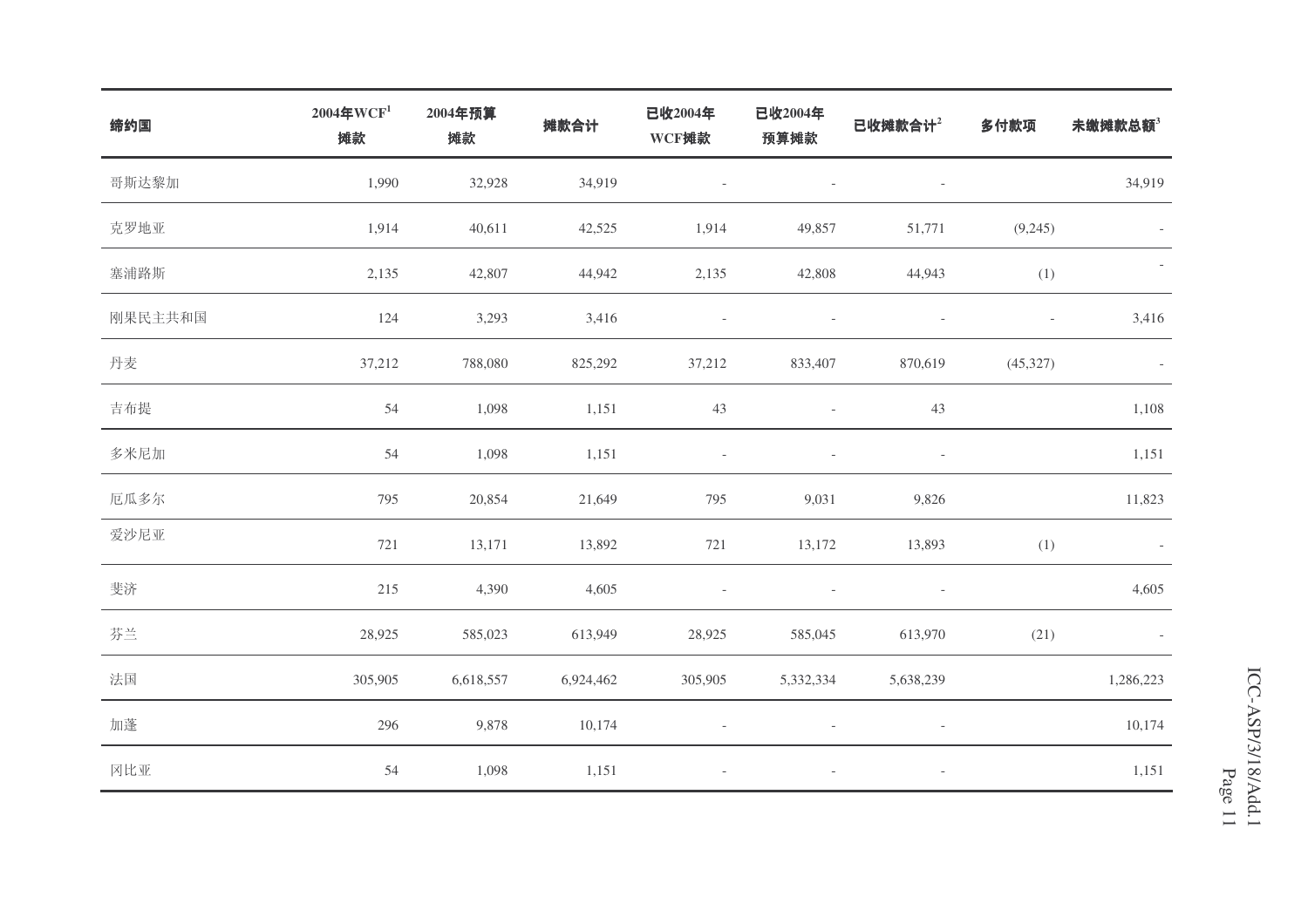| 缔约国   | $2004$ 年WCF <sup>1</sup><br>摊款 | 2004年预算<br>摊款 | 摊款合计      | 已收2004年<br>WCF摊款         | 已收2004年<br>预算摊款 | 已收摊款合计2                  | 多付款项       | 未缴摊款总额3                  |
|-------|--------------------------------|---------------|-----------|--------------------------|-----------------|--------------------------|------------|--------------------------|
| 格鲁吉亚  | 86                             | 3,293         | 3,378     |                          |                 | $\overline{\phantom{a}}$ |            | 3,378                    |
| 德国    | 421,127                        | 9,507,453     | 9,928,580 | 421,127                  | 5,323,464       | 5,744,591                |            | 4,183,989                |
| 加纳    | 177                            | 4,390         | 4,567     | $\overline{\phantom{a}}$ |                 | $\overline{\phantom{a}}$ |            | 4,567                    |
| 希腊    | 28,009                         | 581,731       | 609,739   | 28,009                   | 780,195         | 808,204                  | (198, 464) | $\overline{\phantom{a}}$ |
| 几内亚   | 162                            | 3,293         | 3,454     |                          |                 | $\sim$                   |            | 3,454                    |
| 洪都拉斯  | 307                            | 5,488         | 5,795     | ÷,                       |                 | $\overline{\phantom{a}}$ |            | 5,795                    |
| 匈牙利   | 6,964                          | 138,298       | 145,262   | 6,964                    | 138,302         | 145,265                  | (3)        |                          |
| 冰岛    | 1,866                          | 37,319        | 39,185    | 1,866                    | 26,253          | 28,119                   |            | 11,066                   |
| 爱尔兰   | 20,820                         | 384,162       | 404,982   | 20,820                   | 384,174         | 404,995                  | (13)       | $\overline{\phantom{a}}$ |
| 意大利   | 254,412                        | 5,361,800     | 5,616,212 | 254,412                  | 2,247,542       | 2,501,954                |            | 3,114,258                |
| 约旦    | 705                            | 12,074        | 12,778    | 705                      | 12,085          | 12,790                   | (12)       |                          |
| 拉脱维亚  | 996                            | 16,464        | 17,460    | 996                      | 16,466          | 17,461                   | (2)        |                          |
| 莱索托   | 54                             | 1,098         | 1,151     | $\overline{a}$           |                 | $\overline{\phantom{a}}$ |            | 1,151                    |
| 列支敦士登 | 232                            | 5,488         | 5,720     | 232                      | 5,486           | 5,718                    |            | $\sqrt{2}$               |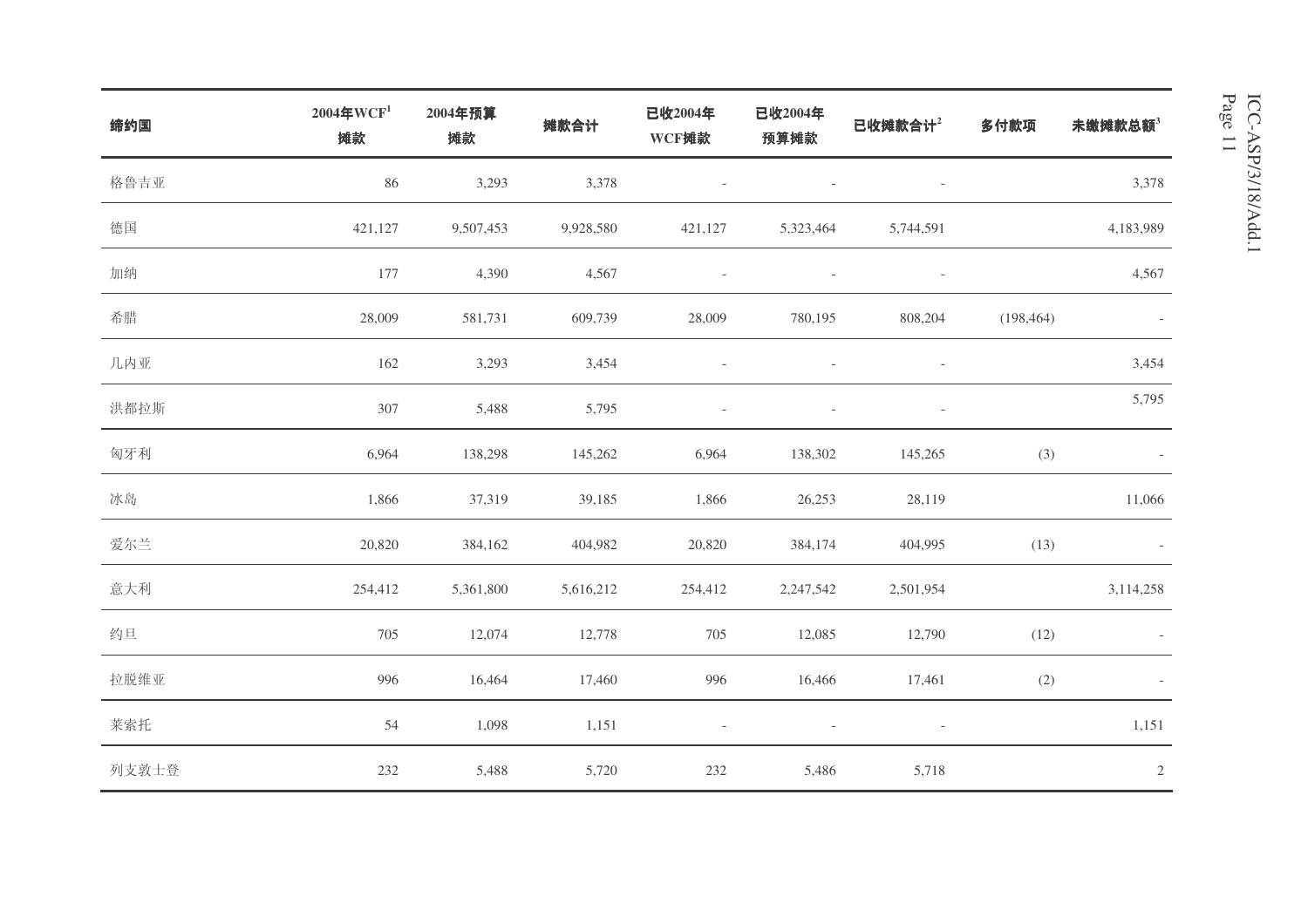| 缔约国   | $2004$ 年WCF <sup>1</sup><br>摊款 | 2004年预算<br>摊款 | 摊款合计      | 已收2004年<br>WCF摊款         | 已收2004年<br>预算摊款          | 已收摊款合计 <sup>2</sup>      | 多付款项 | 未缴摊款总额3 |
|-------|--------------------------------|---------------|-----------|--------------------------|--------------------------|--------------------------|------|---------|
| 立陶宛   | 1,554                          | 26,343        | 27,897    | $\overline{\phantom{a}}$ |                          | $\overline{\phantom{a}}$ |      | 27,897  |
| 卢森堡   | 4,027                          | 84,516        | 88,543    | 4,027                    | 16,377                   | 20,404                   |      | 68,139  |
| 马拉维   | 17                             | 1,098         | 1,114     | $\overline{\phantom{a}}$ | $\sim$                   | $\overline{\phantom{a}}$ |      | 1,114   |
| 马里    | 108                            | 2,195         | 2,303     | $\overline{\phantom{a}}$ | $\overline{\phantom{a}}$ | $\overline{\phantom{a}}$ |      | 2,303   |
| 马耳他   | 715                            | 15,366        | 16,082    | 554                      | $\overline{\phantom{a}}$ | 554                      |      | 15,528  |
| 马绍尔群岛 | 54                             | 1,098         | 1,151     | 54                       | 796                      | 850                      |      | 301     |
| 毛里求斯  | 592                            | 12,074        | 12,665    | 592                      | 8,765                    | 9,357                    |      | 3,308   |
| 蒙古    | 54                             | 1,098         | 1,151     | 54                       | 310                      | 364                      |      | 787     |
| 纳米比亚  | 285                            | 6,586         | 6,871     | 285                      | 5,412                    | 5,697                    |      | 1,174   |
| 瑙鲁    | 54                             | 1,098         | 1,151     | $\overline{\phantom{a}}$ | $\overline{\phantom{a}}$ | $\overline{\phantom{a}}$ |      | 1,151   |
| 荷兰    | 88,573                         | 1,854,952     | 1,943,525 | 88,573                   | 1,855,017                | 1,943,591                | (65) |         |
| 新西兰   | 11,053                         | 242,571       | 253,624   | 11,053                   | 242,579                  | 253,632                  | (8)  |         |
| 尼日尔   | 54                             | 1,098         | 1,151     | $\overline{\phantom{a}}$ | $\overline{\phantom{a}}$ | $\overline{\phantom{a}}$ |      | 1,151   |
| 尼日利亚  | 1,731                          | 46,099        | 47,830    | 1,213                    | $\overline{\phantom{a}}$ | 1,213                    |      | 46,617  |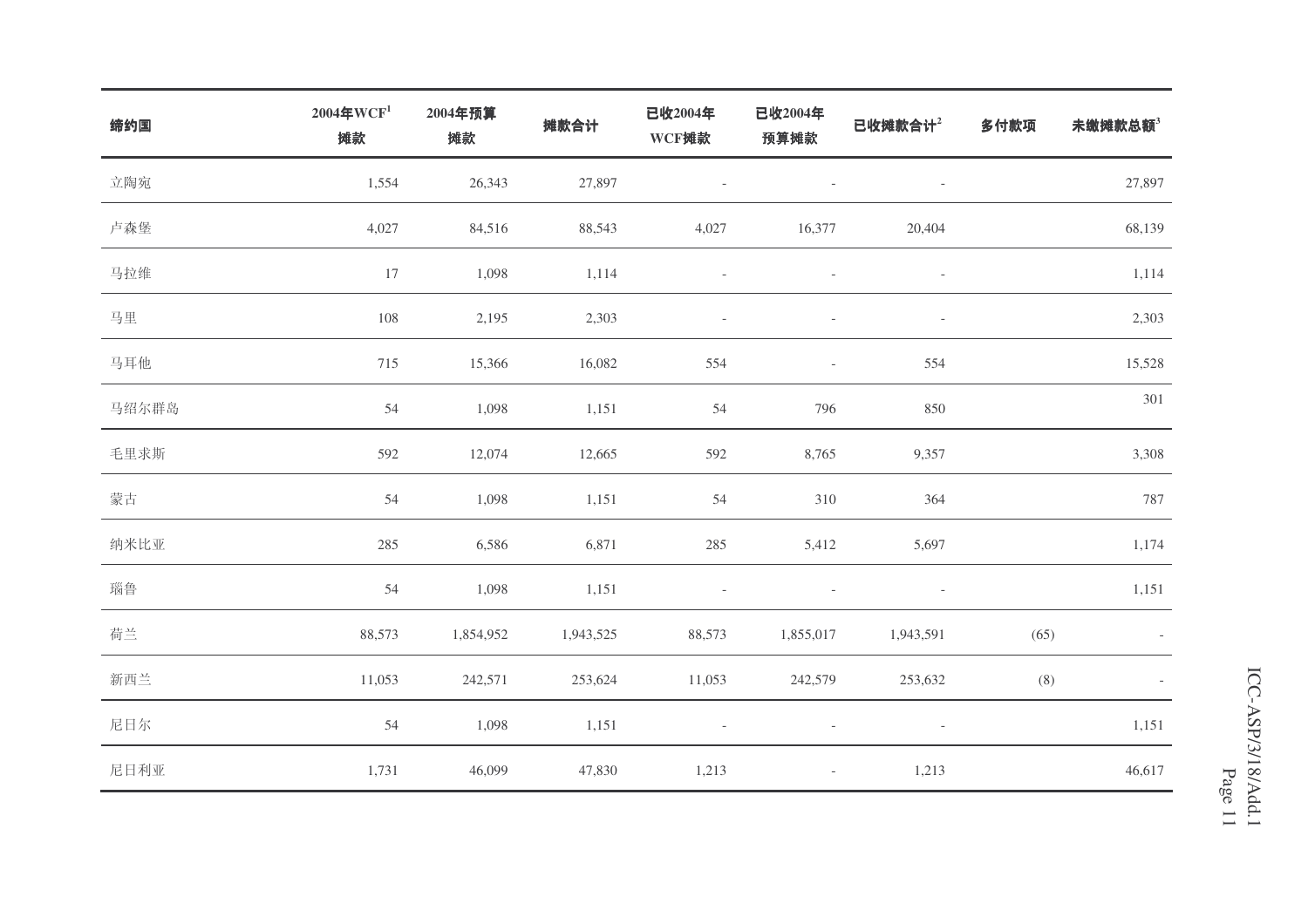| 缔约国        | $2004$ 年WCF <sup>1</sup><br>摊款 | 2004年预算<br>摊款 | 摊款合计      | 已收2004年<br>WCF摊款 | 已收2004年<br>预算摊款          | 已收摊款合计2                  | 多付款项 | 未缴摊款总额3   |
|------------|--------------------------------|---------------|-----------|------------------|--------------------------|--------------------------|------|-----------|
| 挪威         | 37,530                         | 745,274       | 782,804   | 37,530           | 745,300                  | 782,830                  | (26) |           |
| 巴拿马        | 1,060                          | 20,854        | 21,914    |                  | $\overline{\phantom{a}}$ | $\overline{\phantom{a}}$ |      | 21,914    |
| 巴拉圭        | 494                            | 13,171        | 13,665    |                  | $\overline{\phantom{a}}$ | $\overline{\phantom{a}}$ |      | 13,665    |
| 秘鲁         | 3,928                          | 100,980       | 104,908   |                  | $\overline{\phantom{a}}$ | $\overline{\phantom{a}}$ |      | 104,908   |
| 波兰         | 30,148                         | 505,996       | 536,144   | 30,148           | 506,014                  | 536,162                  | (18) |           |
| 葡萄牙        | 25,424                         | 515,874       | 541,298   | 25,424           | 515,892                  | 541,316                  | (18) |           |
| 大韩民国       | 93,934                         | 1,971,298     | 2,065,232 |                  | $\overline{\phantom{a}}$ | $\overline{\phantom{a}}$ |      | 2,065,232 |
| 罗马尼亚       | 3,264                          | 65,856        | 69,120    | 3,264            | 23,132                   | 26,396                   |      | 42,724    |
| 圣文森特和格林纳丁斯 | 54                             | 1,098         | 1,151     | 54               | 798                      | 852                      |      | 299       |
| 萨摩亚        | 54                             | 1,098         | 1,151     | 54               | 798                      | 852                      |      | 299       |
| 圣马力诺       | 200                            | 3,293         | 3,492     | 37               | $\overline{\phantom{a}}$ | 37                       |      | 3,455     |
| 塞内加尔       | 269                            | 5,488         | 5,757     | 269              | 3,992                    | 4,260                    |      | 1,496     |
| 塞尔维亚和黑山    | 984                            | 20,854        | 21,838    | 984              | 6,869                    | 7,853                    |      | 13,985    |
| 塞拉利昂       | 54                             | 1,098         | 1,151     |                  |                          | $\overline{\phantom{a}}$ |      | 1,151     |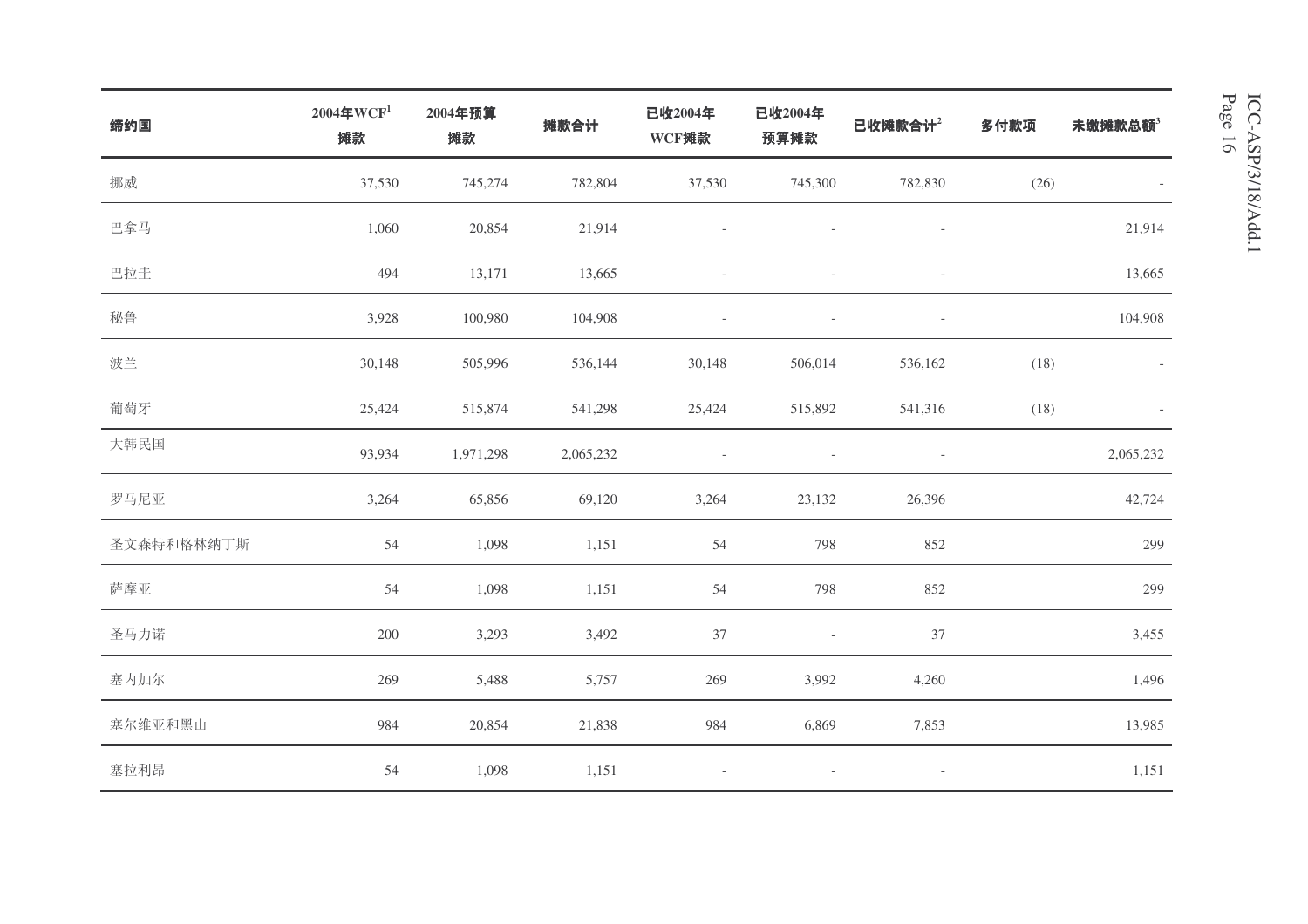| 缔约国          | $2004$ 年WCF <sup>1</sup><br>摊款 | 2004年预算<br>摊款 | 摊款合计      | 已收2004年<br>WCF摊款         | 已收2004年<br>预算摊款          | 已收摊款合计2                  | 多付款项  | 未缴摊款总额3 |
|--------------|--------------------------------|---------------|-----------|--------------------------|--------------------------|--------------------------|-------|---------|
| 斯洛伐克         | 3,044                          | 55,978        | 59,022    | 3,044                    | 55,978                   | 59,022                   | (0)   |         |
| 斯洛文尼亚        | 4,447                          | 90,004        | 94,451    | $\overline{\phantom{a}}$ | $\overline{\phantom{a}}$ | $\overline{\phantom{a}}$ |       | 94,451  |
| 南非           | 11,211                         | 320,501       | 331,711   | $\overline{a}$           | $\overline{a}$           | $\bar{a}$                |       | 331,711 |
| 西班牙          | 134,789                        | 2,765,964     | 2,900,753 | 134,789                  | 2,052,697                | 2,187,485                |       | 713,268 |
| 瑞典           | 52,269                         | 1,095,410     | 1,147,678 | 52,269                   | 822,611                  | 874,879                  |       | 272,799 |
| 瑞士           | 61,460                         | 1,313,833     | 1,375,293 | 61,460                   | 938,581                  | 1,000,040                |       | 375,252 |
| 塔吉克斯坦        | 54                             | 1,098         | 1,151     | $\overline{\phantom{a}}$ | $\overline{\phantom{a}}$ | $\overline{\phantom{a}}$ |       | 1,151   |
| 前南斯拉夫的马其顿共和国 | 323                            | 6,586         | 6,909     | 323                      | 2,534                    | 2,857                    |       | 4,052   |
| 东帝汶          | 54                             | 1,098         | 1,151     | $\overline{\phantom{a}}$ |                          | $\overline{\phantom{a}}$ |       | 1,151   |
| 特立尼达和多巴哥     | 1,409                          | 24,147        | 25,557    | 1,409                    | 17,699                   | 19,108                   |       | 6,449   |
| 乌干达          | 360                            | 6,586         | 6,946     | 360                      | 612                      | 972                      |       | 5,974   |
| 联合王国         | 350,145                        | 6,725,025     | 7,075,169 | 350,145                  | 6,725,258                | 7,075,402                | (233) |         |
| 坦桑尼亚联合共和国    | 398                            | 6,586         | 6,984     |                          |                          | $\overline{\phantom{a}}$ |       | 6,984   |
| 乌拉圭          | 1,336                          | 52,685        | 54,021    | $\overline{\phantom{a}}$ |                          | $\overline{\phantom{a}}$ |       | 54,021  |